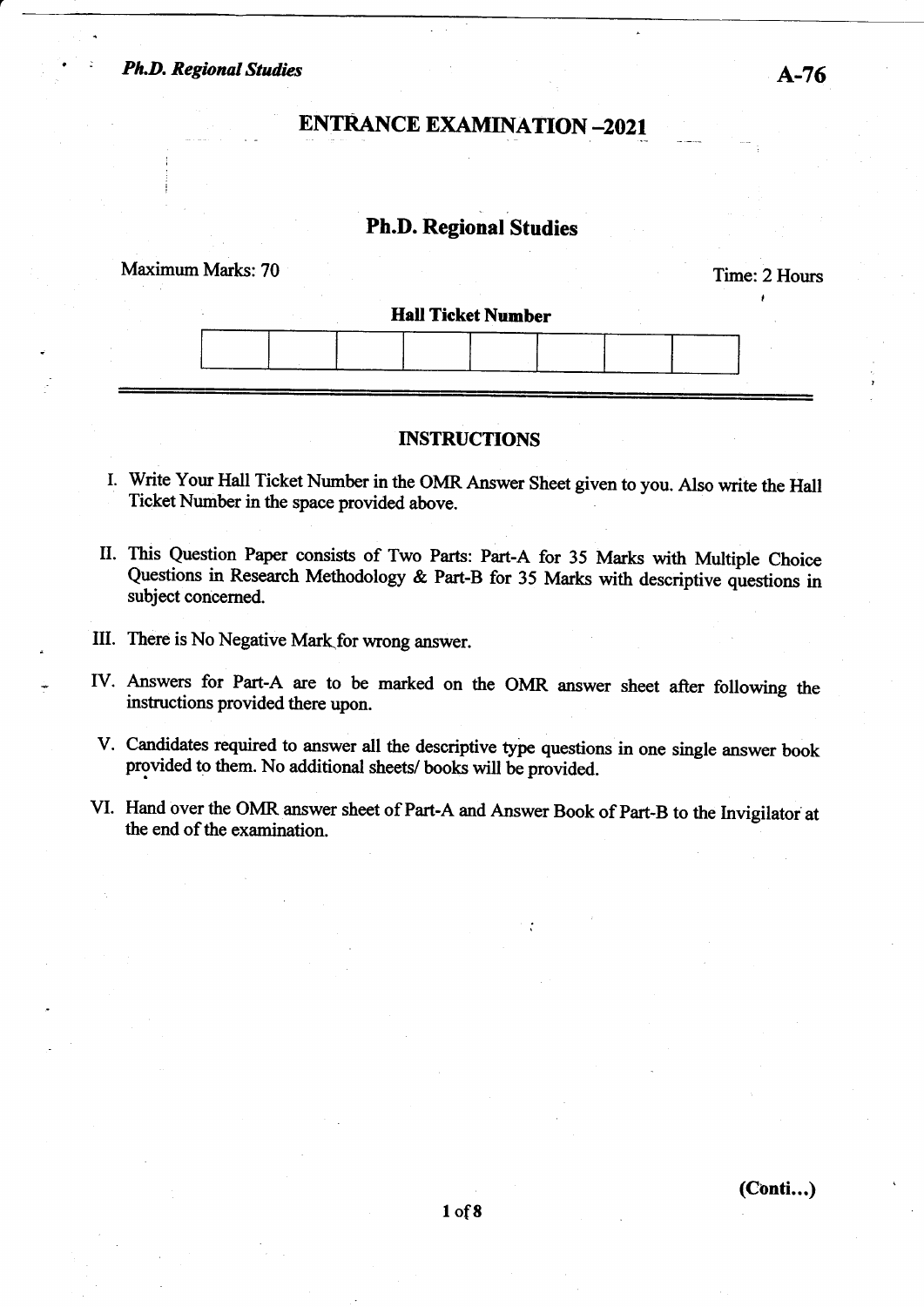#### Part-A

#### Multiple Choice Ouestions in Research Methodology Marks: 35

#### Please select the right answer.

1. Which of the following is associated with qualitative research?

.

- (A) Sampling
- (B) Ethnography
- (C) Statistics
- (D) Surveys
- 2. Who among the following is associated with the idea of 'Verstehen'? (A) Karl Max
	- (B) Emile Durkheim
	- (C) Piene Bourdieu
	- (D) Ma< Weber
- 3. Who was the author of the book named "Methods in Social Research"? (A) Castells and Lewis
	- @) Kothari and Raza
	- (C) Goode and Hatt
	- (D) Wilkinson and Penck
- 4. Identify Unit of Analysis in the following question/hypothesis:
	- "The higher the proportion of female employees, the lower the wages in the  $19<sup>th</sup>$  century factories"
	- (A) Number of female employees
	- (B) Average-wage
	- (C) Factories
	- . (D) None of the Above
- 5. Identify *variable(s)* in the following question/hypothesis: "The longer the engagement period, the longer the mariage"
	- (A) Length of engagement, marriage duration
	- (B) Length of engagement, number of couples
	- (C) Marriage duration, number of couples
	- (D) None of the Above
- 6. '9-year-olds are taller than 7-year-olds. This is an example of a reference drawn from: (A) Vertical Study
	- (B) Cross-Sectional Study
	- (C) Time Series Study
	- (D) Experimental Study
- 7. "Control Group" is a term used in:
	- (A) Survey research
	- (B) Historical research
	- (C) Experimental research
	- (D) Descriptive research

A-76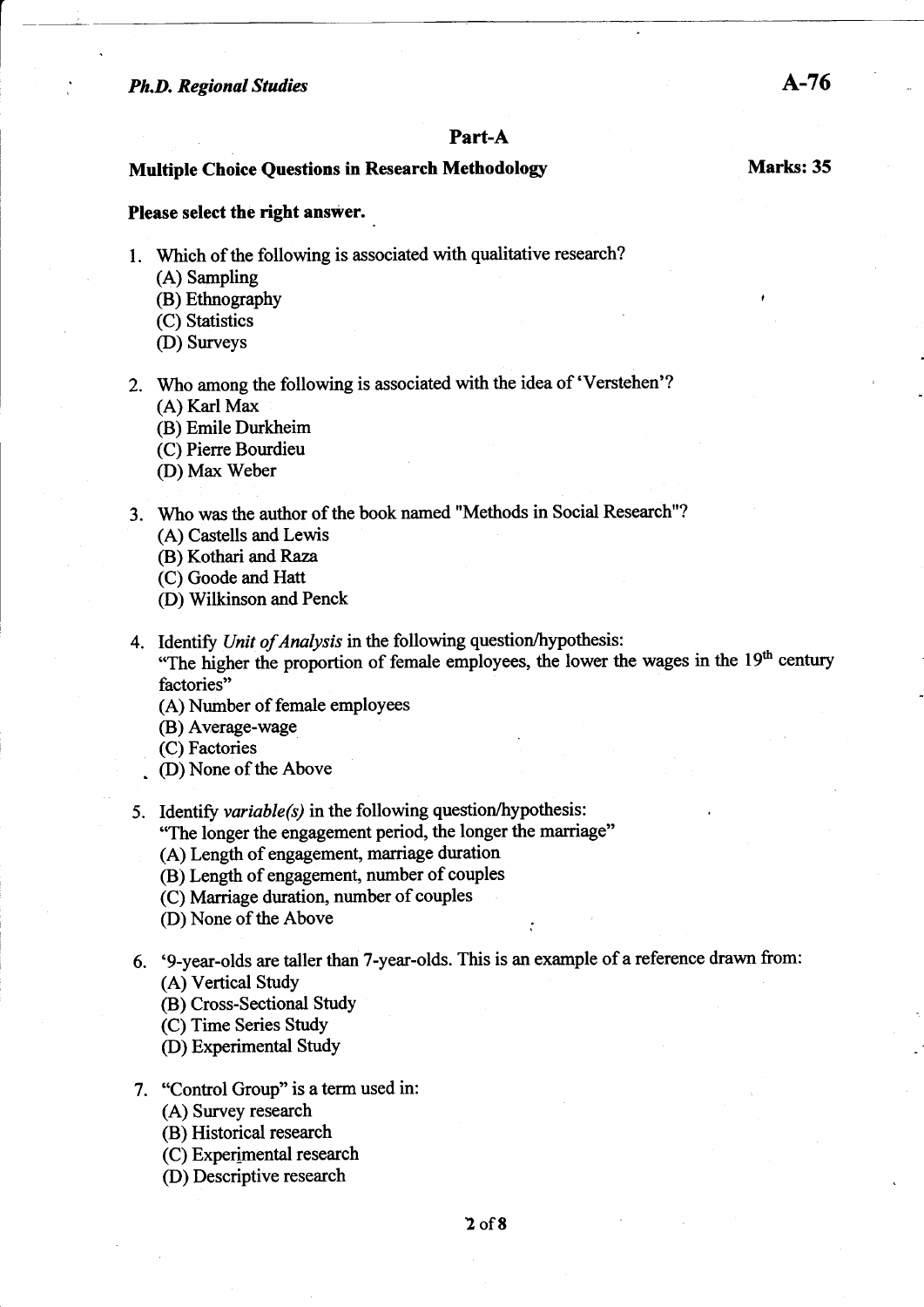- 8. Who has written the book titled 'The Archaeology of Knowledge'? (A) Antonio Gramsci
	-
	- (B) Karl Marx
	- (C) Michel Foucault
	- (D) Jacques Derrida
- 9. Which scholar among the following is associated with the term Habitus?

,

- (A) Merleau-Ponty
- (B) Edward Soja
- (C) Michel Foucault
- (D) Pierre Bourdieu
- 10. Concept is of two types:
	- (A) Abstract and Coherent
	- (B) Concrete and Coherent
	- (C) Abstact and concrete
	- (D) None of the above
- 11. Which of the following sampling methods is based on probability?
	- (A) Convenience sampling
	- (B) Quota sampling
	- (C) Judgement sampling
	- @) Stratified sampling
- 12. A survey question in which two separate ideas are erroneously presented together in one question is known as:
	- (A) Double-blind technique
	- (B) Dummy variable
	- (C) Double-barreled question
	- (D) Ecological fallacy
- 13. Survey designs in which data are collected over an extended period of time is known as: (A) Cross-sectional design
	- (B) Longitudinal design
	- (C) Multiple time-series design
	- (D) Quasi-experimental design
- 14. A college wants to train its students on the Statistical Package for Social Sciences (SPSS). For this it should organise a:
	- (A) Conference
	- (B) Lecture
	- (C) Workshop
	- @) Seminar
- 15. While conducting surveys there is usually an enumerator and a:
	- (A) Supervisor
	- (B) Researcher
	- (C) Respondent
	- (D) Messenger

,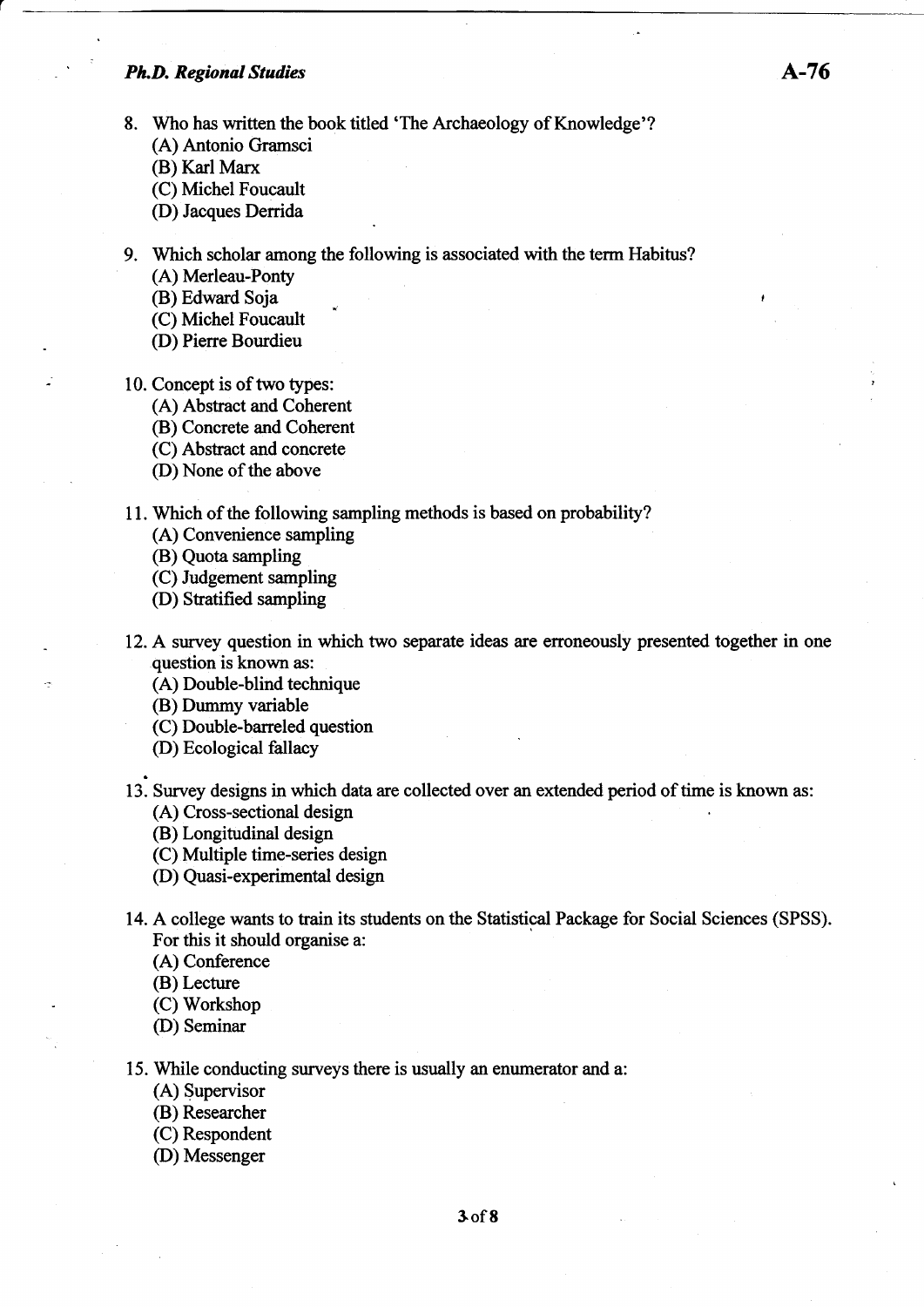,

16. Consider the following statements about research questions and data collection.

- a. "Operationalising" the research questions or "translating" the research question into interview questions is the language of logical positivist views of the relationship between theory and data
- b. In qualitative research- selection of methods depends not only on research question(s) but also on the actual research situation and what will work most effectively in that situation to give you the data you need
- c. There is lack of isomorphism between questions and methods

Statement'c' follows from which of the following

(A) From both statements 'a' and'b'

@) From statement'b'

(C) From statement'a'

- (D) Is illogical statement
- 17. Identifu which one of the following is not associated with ethical concerns
	- (A) Hippocratic Oath
	- (B) Nuremberg Code
	- (C) Truth and Reconciliation commission
	- @) Voluntary participation by respondents
- 18.If a researcher is studying the effects of using laptops in her classroom to ascertain their merit and worth, she is likely to conduct which type of research?
	- (A) Basic
	- @) Applied
	- (C) Experimental
	- (D) Evaluation
- 19. Most sampling in qualitative research is:
	- (A) Probability sampling
	- @) Convenience sampling
	- (C) Purposeful sampling
	- @) Cluster sampling
- 20. Adopting ethical principles in research means:
	- (A) Avoiding harm to participants
	- (B) The researcher is anonymous
	- (C) Deception is used when necessary
	- (D) Selected informants do not give their consent
- 21. To study the relationship between family size and its income, a researcher does the following:
	- a. Classifies the population into different income slabs
	- b. Takes a random sample from each slab.

Which technique of sampling is she/he following?

- (A) Cluster Sampling
- (B) Stratified Random Sampling
- (C) Random Sampling
- @) Systematic Sampling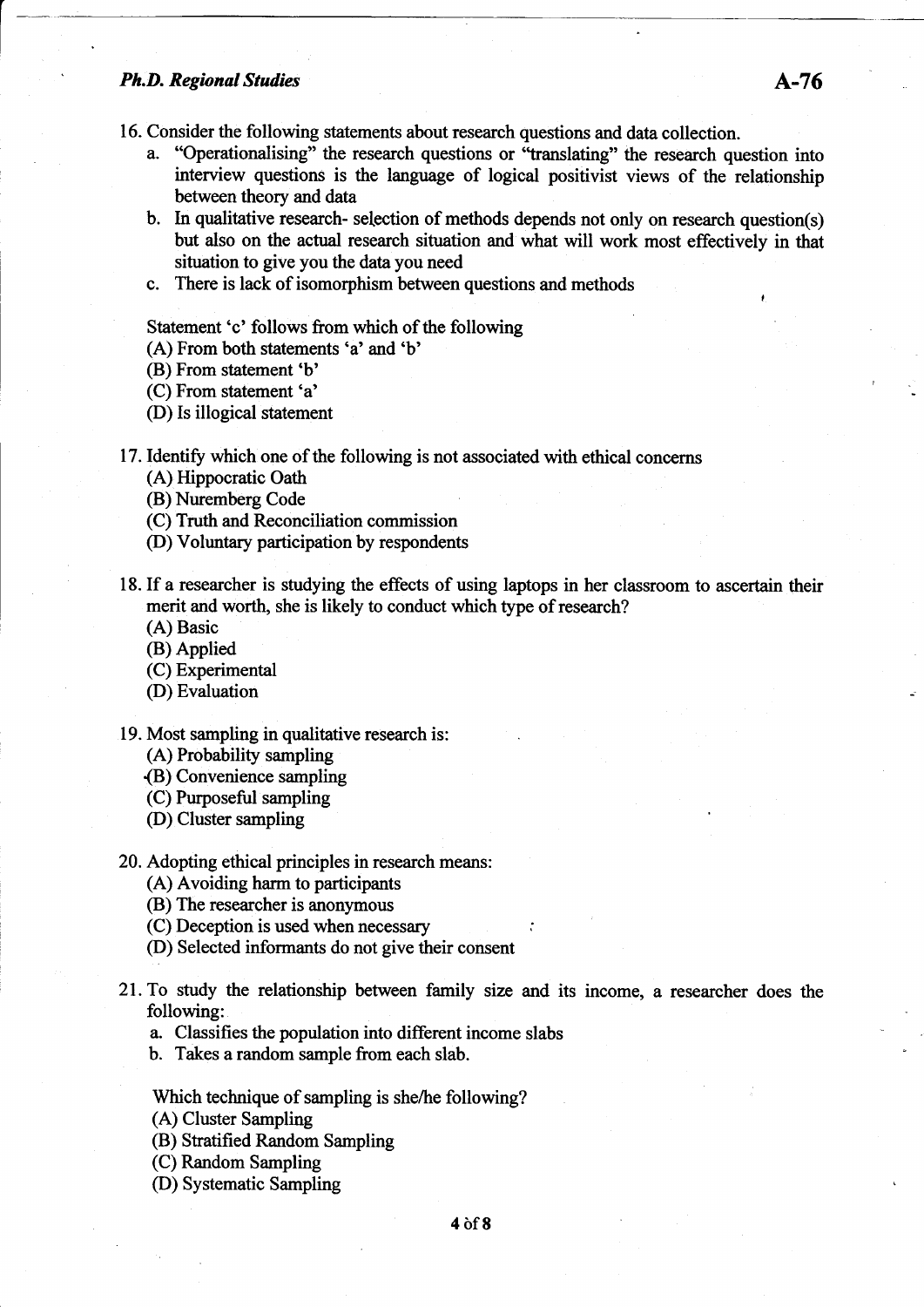22. Pair the terms with descriptions:

Term Description

a. Mixed Methods i) A change in our methodological or theoretical focus; it can bring light new questions that can also influence the type of methods we select

b. Deductive Questions ii) The method chosen guides the development of the

research question and subsequent data collection c. Methods-driven Approach iii) A research design that uses both quantitative and qualitative data to answer a particular question/s

d. Methodological shift iv) Questions cast in the form of testable hypothesis that state a relationship between two or more variables, one independent (assumed to be the case) and the other dependent (assumed to be the effect or outcome)

Which of the pairs given below is correctly matched?

| b-ii  | $c$ -iv | d-i  |
|-------|---------|------|
| b-iii | c-i     | d-iv |
| b-iv  | c-ii    | d-i  |
| b-iii | $c-i$   | d-ii |
|       |         |      |

23. Who among the following is not associated with'micro'social theory?

(A) Alfred Shutz

(B) Erving Goffman

(C) Karl Marx

@) Herbert Blumer

24. Below are given two sets – research methods (Set-I) and data collection tools (Set-II). Match the two sets and indicate your answer by selecting the correct code:<br>Set-I<br>a. Experimental method i. Using archival sources

i. Using archival sources

b. Ex post-facto method ii. Questionnaire<br>
c. Descriptive survey method iii. Standardized tests

- 
- 
- 
- d. Historical method iv. Typical characteristics tests

Which of the pairs given below is correctly matched?

| (A) a-ii b-i c-iii d-iv   |  |  |
|---------------------------|--|--|
| $(B)$ a-iii b-iv c-ii d-i |  |  |
| $(C)$ a-ii b-iii c-i d-iv |  |  |
| (D)a-ii b-iv c-iii d-i    |  |  |
|                           |  |  |

25. At the design stage of research, which of the following triangulation(s) are to be considered?

a. Data triangulation

b. Multiple investigators triangulation

c. Theoretical triangulation

Select the correct answer from the below:

(A) 'a' and 'b' only

(B) 'b' and 'c' only

(C) 'a' and 'c' only

(D) 'a', 'b' and 'c'

5 of8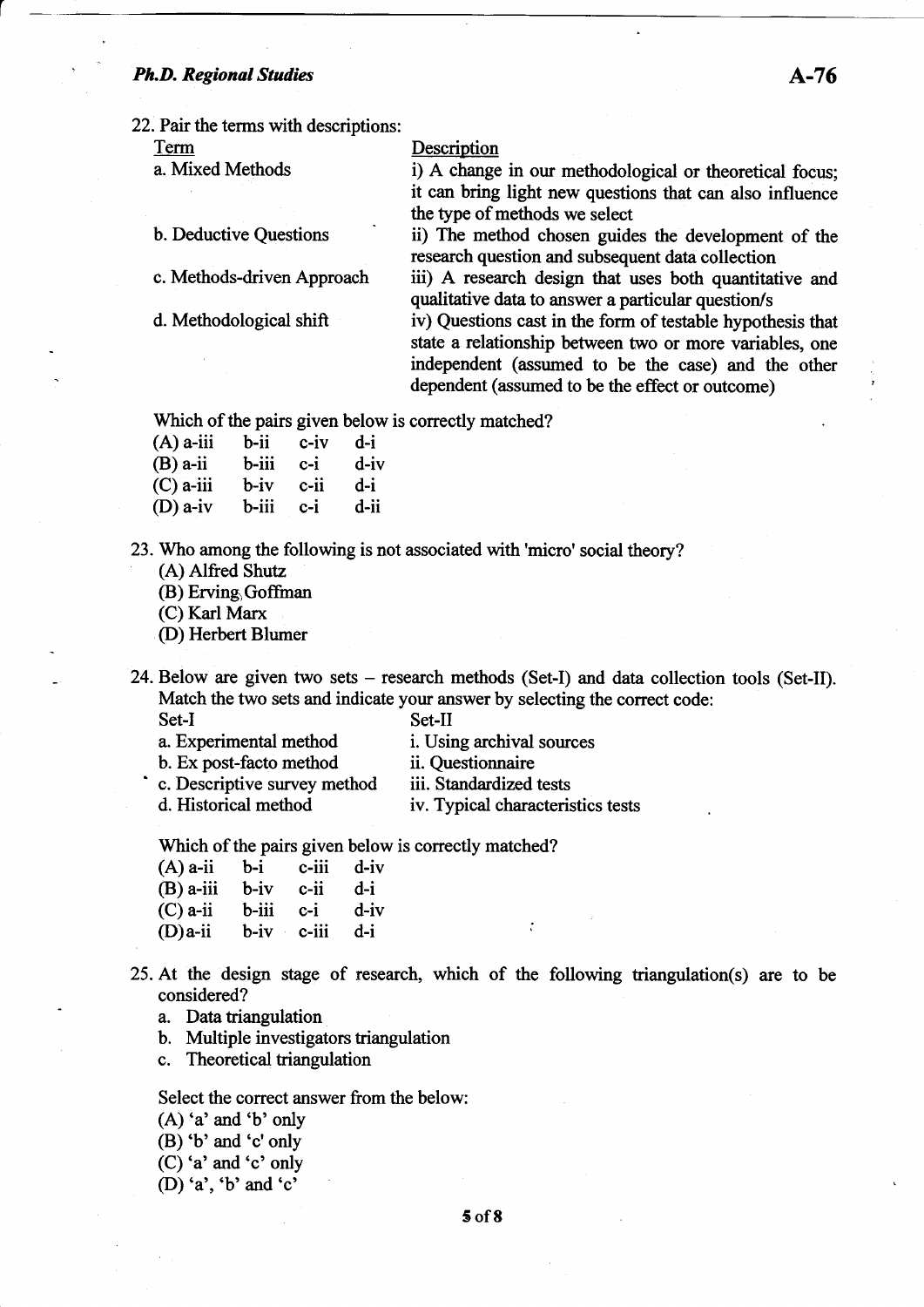26. Which are the common problems in formulating interview questions? i. Affectively worded questions

- 
- ii. The double-barreled question
- iii. Probing questions
- iv. Complex question

v. Question sequencing

Select the correct answer from the below:

| $(A)$ i  | ii  | 111 | iv           |
|----------|-----|-----|--------------|
| $(B)$ i  | ii  | 111 | $\mathbf{v}$ |
| $(C)$ i  | ii  | iv  | v            |
| $(D)$ ii | 111 | iv  | v            |

27. Which of the following is NOT a non-probability sampling?

(A) Cluster sampling

(B) Quota sampling

(C) Snowball sampling

@) Purposive sampling

28. Below are given two sets. Match the two sets and indicate your answer.<br>Set I

| -1 |  |  | Set- |
|----|--|--|------|
|    |  |  |      |

a. Positivism i. Theory of Knowledge b. Interpretivism ii. Indology c. Epistemology iii. Social Facts<br>d. Orientalism iv. Hermeneutic iv. Hermeneutics

Which of the pairs given below is correctly matched?

| $(A)$ a-ii  | $b-i$    | c-iii | d-iv    |
|-------------|----------|-------|---------|
| $(B)$ a-iii | $b - iv$ | c-i   | d-ii    |
| $(C)$ a-ii  | b-iii    | $c-i$ | $d$ -iv |
| $(D)$ a-ii  | b-iv     | c-iii | d-i     |
|             |          |       |         |

29. Which of the following features are considered as critical in qualitative research? (A) Collecting data with the help of standardised research tools.

(B) Design sample with probability sampling techniques.

(C) Design sample with non-probability sampling techniques.

(D) Gathering data with numeric evidence.

30. Match List I (Concepts) with List II (Authors) and ielect the correct answer:

| $\frac{1}{2}$      |                     |
|--------------------|---------------------|
| List I (Concepts)  | List II (Authors)   |
| a. Positivism      | i. Glaser & Strauss |
| b. Paradigm        | ii. Levi-Strauss    |
| c. Grounded Theory | iii. Comte          |
| d. Structuralism   | iv. Kuhn            |
|                    |                     |

Which of the pairs given below is correctly matched?

| $(A)$ a-iii | b-iv  | $c-i$    | d-ii  |
|-------------|-------|----------|-------|
| $(B)$ a-i   | b-ii  | $c$ -iii | d-iv  |
| $(C)$ a-iv  | b-iii | c-ii     | d-i   |
| $(D)a$ -ii  | b-i   | c-iv     | d-iii |
|             |       |          |       |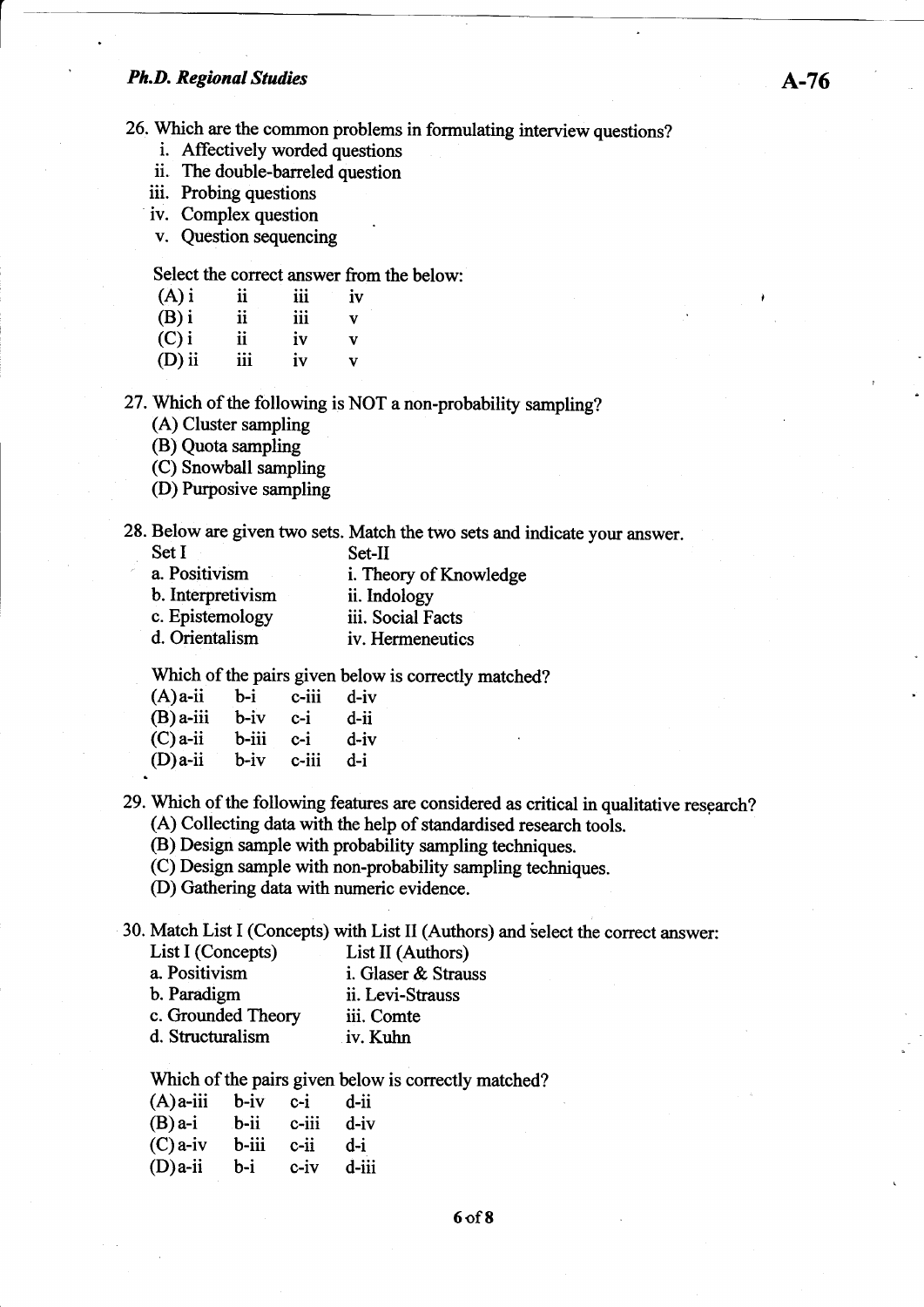- (A) Use of advanced statistical principles.
- (B) Use of basic statistical principles similar to those that underpin distribution-free tests.
- (C) Attending to the meaning of particular phenomena for those who experience them.
- (D) Spending lot of time in isolation, quarantined from the outside world.
- 32. Consider the sequence in each of the following statements
	- a. Idea, theoretical information, research design, data collection, analyse data, and report findings. findings.
	- b. Idea, research design, data collection, theory, analysis, findings.
	- c. Idea, literature review, research design, data collection and organization, analysis and findings, dissemination.

Which of the above statement(s) describes sequence of a research enterprise?

- (A) Statements  $a', b',$  and  $c'.$
- @) Statement'a'only.
- (C) Statement'b' only.
- (D) Statement'c'only.
- 33. Which one among the following statements is correct in the context of research?
	- a. Research refers to a series of systematic activity or activities undertaken to find out the solution to a problem.
	- b. It is a systematic, logical and unbiased process wherein verification of hypotheses, data analysis, interpretation and formation of principles can be done.
	- c. It is an intellectual inquiry or quest towards truth.
	- d. It enhances knowledge

Select the best answer from the below:

- (A) a, b, c and d.
- $(B)$  a, b and c.
- . (C) b, c and d.
	- $(D)$  a, c and d.
- 34. Pair accurately the following levels of data with the description

Level of Data Description of Levels of Data<br>a. Nominal i. Classify and order/rank in

- i. Classify and order/rank information with equal intervals between points on a scale with an arbitrary zero.
- b. Ordinal ii. Classify and order/rank information with equal intervals between points on a scale with a true zero.
- c. Interval iii. Provides an opportunity to classify, identify and label information.<br>d. Raito iv. Classify and order/rank information.
- iv. Classify and order/rank information.

Which of the pairs given below is correctly matched?

| $(A)$ a-iv  | b-i  | $c$ -ii | d-iii |
|-------------|------|---------|-------|
| $(B)$ a-ii  | b-iv | $c-i$   | d-iii |
| $(C)$ a-iii | b-iv | c-i     | d-ii  |
| $(D)a$ -iv  | b-i  | c-iii   | d-ii  |
|             |      |         |       |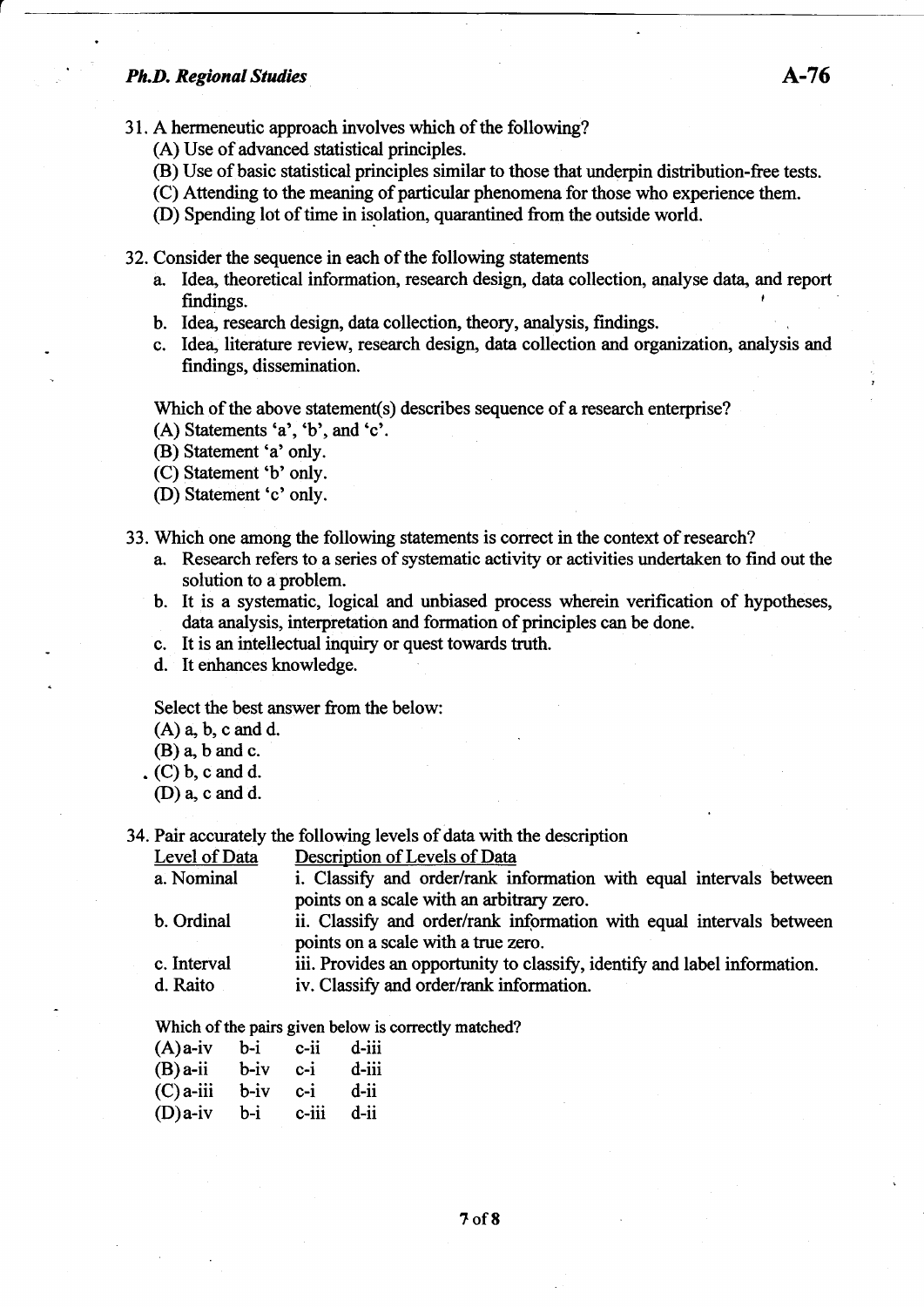- 35. One problem with hypothesis testing is that a real effect may not be detected. This problem is most likely to occur when
	- (A) The effect is small and the sample size is small.
	- (B) The effect is large and the sample size is small.
	- (C) The effect is small and the sample size is large.
	- (D) The effect is large and the sample size is large.

#### Part-B

#### Descriptive Questions in Subject Concemed

#### **Instructions:**

- Your answers are expected to be coherent and must include examples.
- Write your arguments clearly, and cite literature that you may have read in your courses at the Masters level.
- Please write your Hall Ticket Number on the Answer Book.

#### I. Answer any TWO questions from the following  $10X2=20$

- l. "Development in India is strongly influenced by Region". Do you agree or disagree? Discuss your arguments.
- 2. Explain how regional factors influence the politics of ethnic identities and violent conflicts in India?
- 3. Do you believe that the policy initiative on 'Geospatial Data and Maps' will result in mapping of 'hew regions"? Justify your answer, either in support of or in disagreement of this question. Read the following policy initiative.and answer the question:
	- In 2021, guidelines have been issued by the Government of India for the collection, use and dissemination of Geospatial Data and Maps by removing all requirements of licenses, perrnissions and clearances, except for certain limited categories. There are no restrictions on the export of Geospatial Data and Maps, which are within the prescribed thresholds values. Further, compliance with the guidelines will be through self-certification. Foreign entities, including Indian companies which are foreignowned and controlled, are prohibited from collecting and owning certain categories of data/maps, but can license the same from Indian entities.
- 4. 'Nearly 90 per cent of mineral wealth in India that comes from schedule areas is not used for the development of the tibal regions" - Does this makes tribal regions vulnerable? Write your arguments in support of the above statement.

#### II. Write short answers from any THREE questions from the following 5X3=15

- 1. Cartography
- 2. Demographic Dividend
- 3. Look East Policy
- 4. Interlinking of Rivers
- 5. Natural Resource Accounting
- 6. Tribal Wisdom

Marks: 35

I